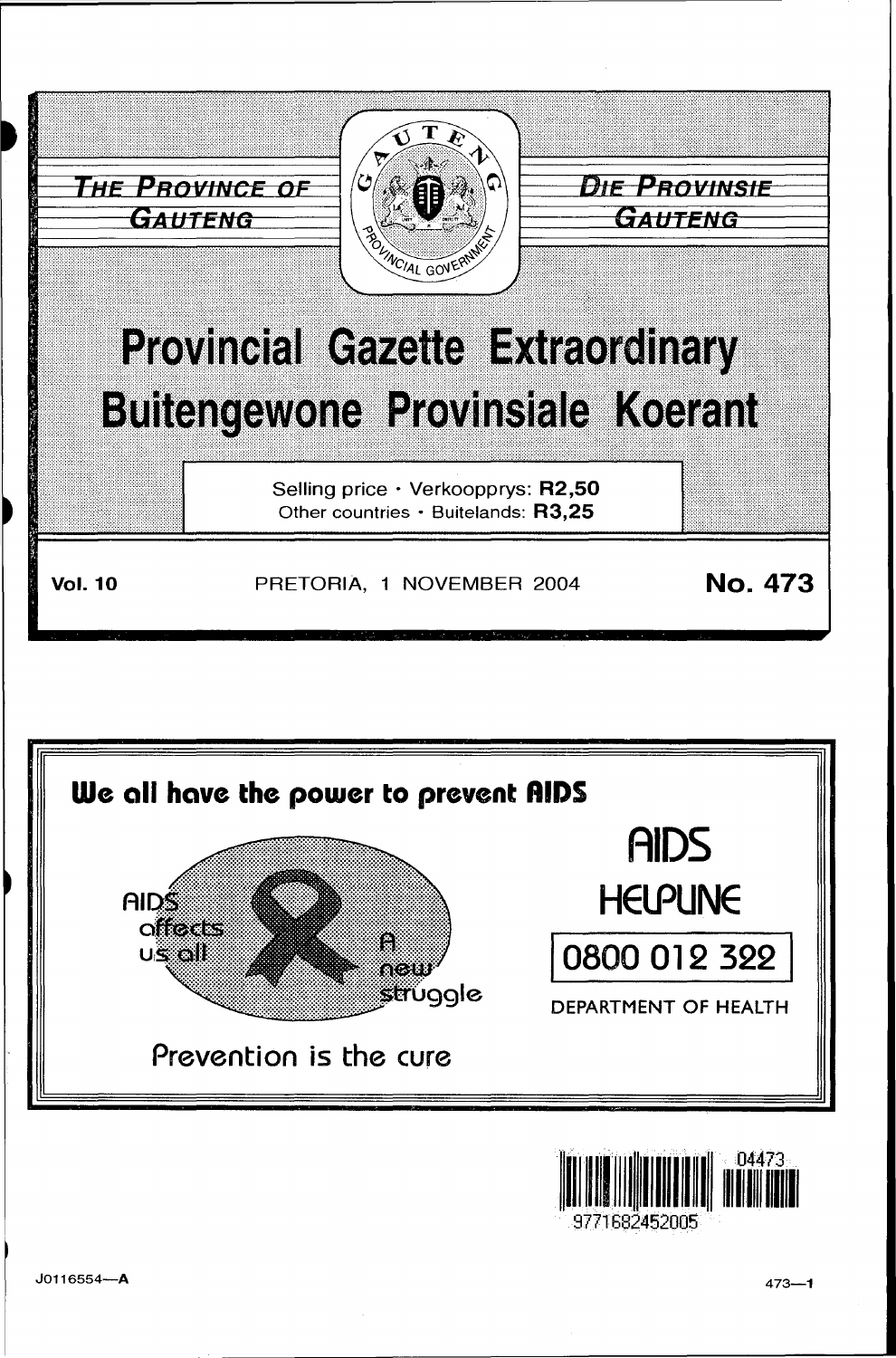l.

l,

l,

| <b>CONTENTS • INHOUD</b> |                                                                                                |            |                |
|--------------------------|------------------------------------------------------------------------------------------------|------------|----------------|
| No:                      |                                                                                                | Page<br>Nο | Gazette<br>No. |
|                          | <b>LOCAL AUTHORITY NOTICES</b>                                                                 |            |                |
|                          |                                                                                                |            | 473            |
|                          |                                                                                                |            | 473            |
|                          |                                                                                                | 8          | 473            |
|                          | 2351 do.: do.: Declaration as approved township: Beverley Extension 67……………………………………………………………… | 8          | 473            |

 $\ddot{\phantom{0}}$ 

 $\hat{\mathcal{L}}$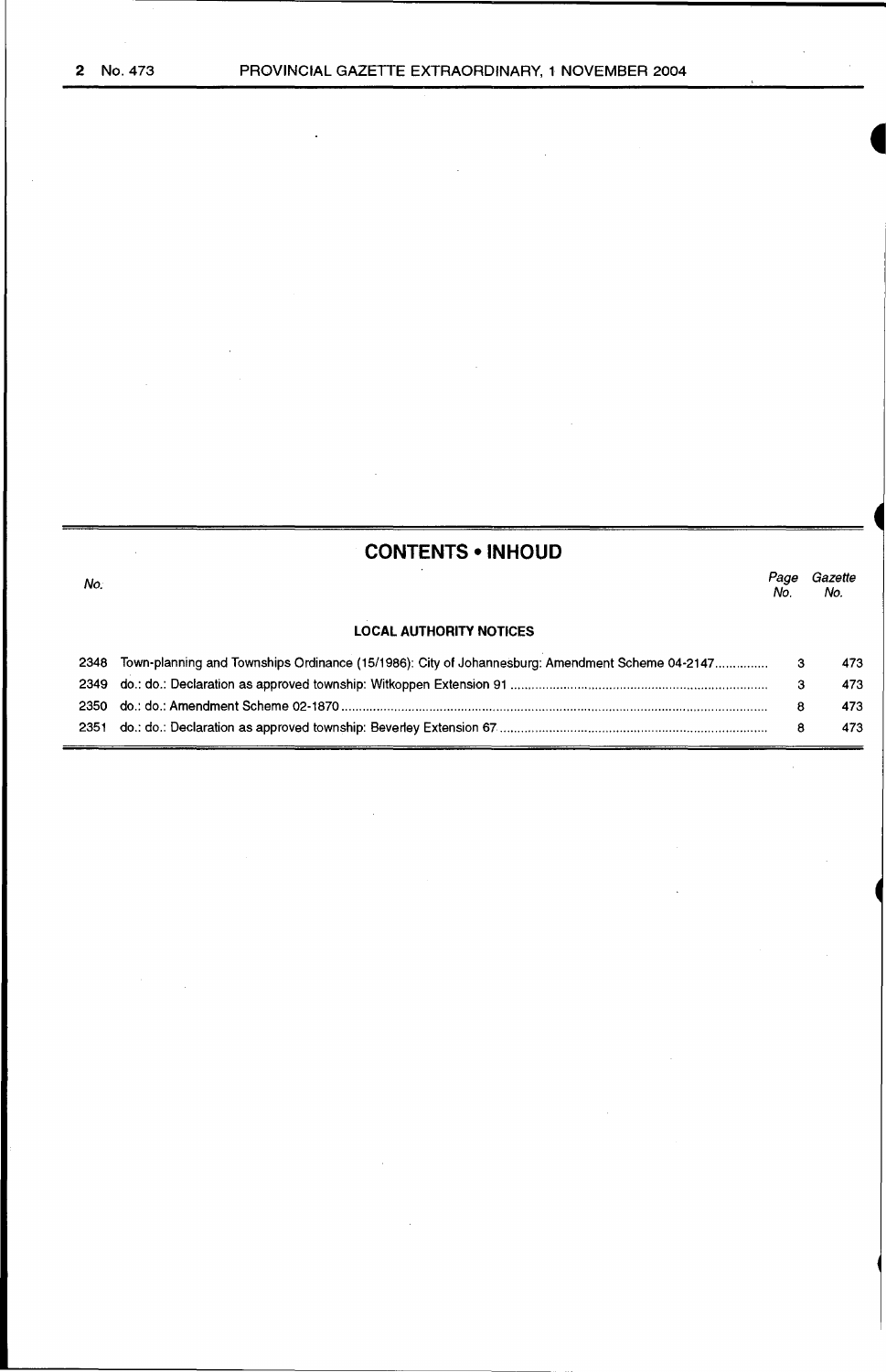# LOCAL AUTHORITY NOTICES

### LOCAL AUTHORITY NOTICE 2348

#### CITY OF JOHANNESBURG AMENDMENT SCHEME 04-2147

The Council hereby in terms of provisions of Section 125 of the Town-planning and Townships Ordinance, 1986, declares that it has approved the amendment scheme, being an amendment of the Sandton Town-planning Scheme 1980, comprising the same land, as included in the Township ofWITKOPPEN EXTENSION 91

Map 3, Annexure and scheme clauses of the amendment scheme are filed with the Executive Director: Development Planning, Transportation and Environment: City of Johannesburg and are open for inspection at all reasonable times.

The amendment scheme is known as Amendment Scheme 04-2147

Executive Director: Development Planning Transportation and Environment Notice No 1126

**)**<br>-

## PLAASLIKE BESTUURSKENNISGEWING 2348 STAD VAN JOHANNESBURG WYSIGINGSKEMA 04-2147

Die Stadsraad verklaar hierby ingevolge die bepalings van artikel 125 van die Ordonnansie op Dorpsbeplanning en Dorpe, 1986, dat dit 'n wysigingskema synde 'n wysiging van Sandton dorpsbeplanningskema, 1980, wat uit dieselfde grond as die dorp WITKOPPEN UITBREIDING 91 bestaan, goedgekeur het.

Kaart 3, Bylae en die skemaklousules van die wysigskema word in bewaring gehou deur Uitvoerende Direkteur: Ontwikkelings Beplanning, Vervoer en Omgewing, Stad van Johannesburg en is beskikbaar vir inspeksie te aile redelike tye.

Hierdie wysiging staan bekend as Sandton-wysigingskema 04-2147

Uitvoerende Direkteur: Ontwikkelings Beplanning, Vervoer en Omgewing Kennisgewing No 1126

# LOCAL AUTHORITY NOTICE 2349 CITY OF JOHANNESBURG DECLARATION AS APPROVED TOWNSHIP

In terms of section 103(1) of the Town-planning and Townships Ordinance, 1986 (Ordinance No. 15 of 1986) the CITY OF JOHANNESBURG declares WITKOPPEN EXTENSION 91 to be an approved township subject to the conditions set out in the Schedule hereto.

#### SCHEDULE

CONDITIONS UNDER WHICH THE APPLICATION MADE BY GOLDEN MEADOWS PROPERTIES (PTY) LIMITED IN TERMS OF THE PROVISIONS OF THE TOWN-PLANNING AND TOWNSHIPS ORDINANCE 1986 (ORDINANCE NO 15 of 1986) FOR PERMISSION TO ESTABLISH A TOWNSHIP ON PORTION 496 OF THE FARM WITKOPPEN 194 IQ, PROVINCE OF GAUTENG, HAS BEEN GRANTED.

#### 1. CONDITIONS OF ESTABLISHMENT

(1) Name

The name of the township shall be WITKOPPEN EXTENSION 91

- (2) Design The township shall consist of erven as indicated on General Plan S.G. No 7325/2003.
- (3) Provision and installation of engineering services The township owner shall provide engineering services in the township, subject to the approval of the Council and/or City Power / Eskom.
- ( 4) Obligations in respect of services and limitations in respect of the alienation of erven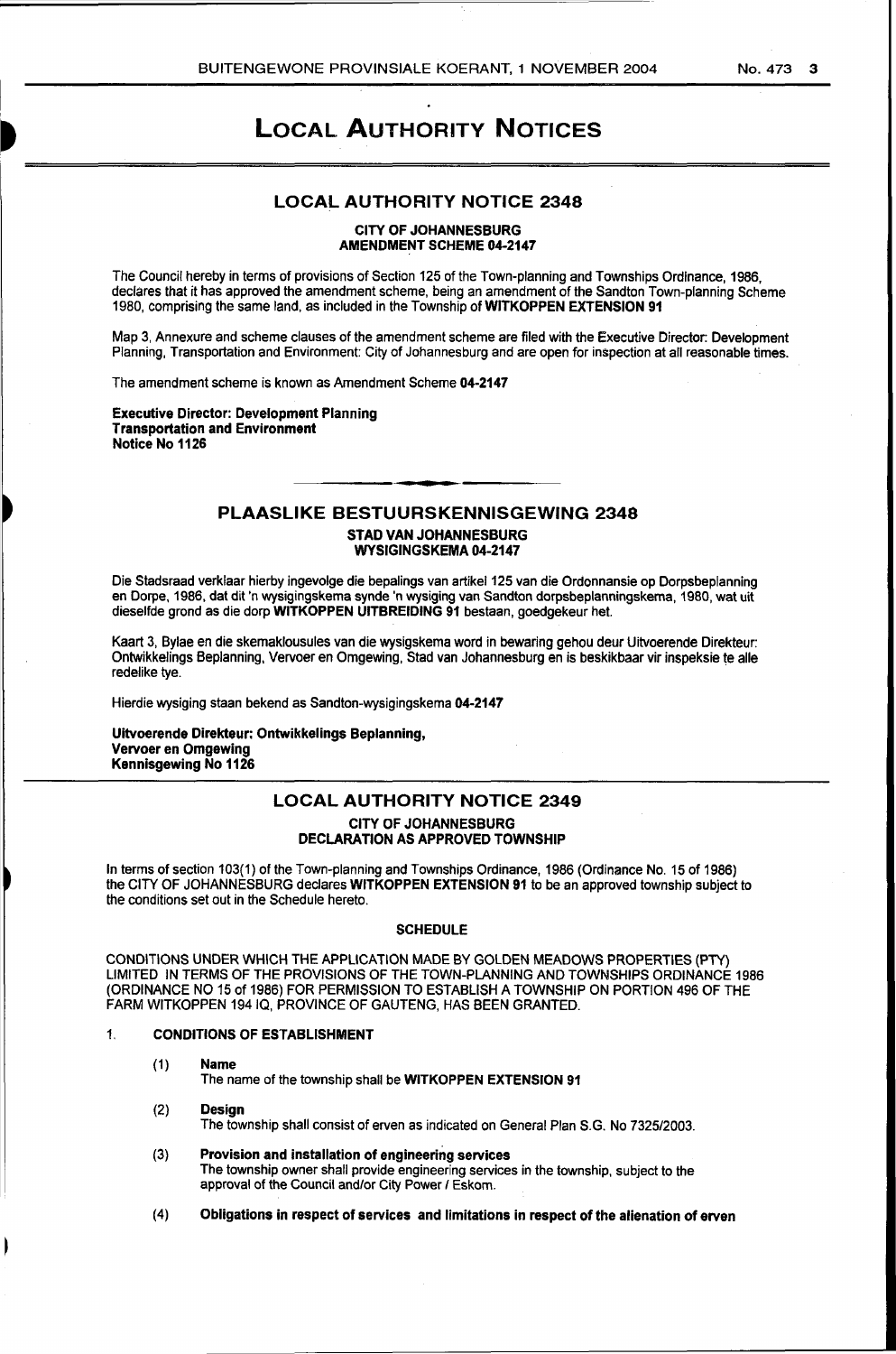- (a} The Township owners shall, in terms of a prior agreement with the Council, fulfil their obligations with the regard to the provision of engineering services in and for the township in terms of Chapter 5 of the Ordinance.
- {b) Contributions towards the provisions of external engineering services and bulk sewer shall be payable in terms of the Ordinance.
- (c) No erven may be alienated or be transferred into the name of a buyer prior to the Council having confirmed that sufficient quarantees / cash contributions / endowments in respect of the supply of services by the township owner has been made to the said Council.

# (5} **Removal and replacement of Municipal Services**

If, by reason of the establishment of the township, it should become necessary to remove or replace any existing municipal services, the cost thereof shall be borne by the township owner.

### (6} **Disposal of existing Conditions of Title**

All erven shall be made subject to existing conditions and servitudes, if any, including the reservation of rights to minerals **but excluding** condition (b) as follows contained in Deed of Transfer T29144/1995 which does not affect the township-

"By Notarial Deed K1383/1975-S, the right has been granted to the Greater Johannesburg Transitional Metropolitan Council Sandton Administration to use a portion of the property hereby conveyed for water, gas, electricity, sewerage and/or drainage purposes vide SG Diagram No. A420/1975, together with ancillary rights and subject to conditions as will more fully appear on reference to the said notarial deed."

# 2. **CONDITIONS OF TITLE**

The erven mentioned hereunder shall be subject to the conditions, as indicated, imposed by the Council in terms of the provisions of the Town-planning and Townships Ordinance, 1986.

### 1. **ALLERVEN**

- (a} The erf is subject to a servitude, 2m wide, in favour of the Council for sewerage and other municipal purposes, along any two boundaries other than a street boundary and in the case of a panhandle erf, an additional servitude for municipal purposes, 2m wide across the access portion of the erf, if and when required by the Council: Provided that the Council may dispense with any such servitude.
- (b) No building or other structure shall be erected within the aforesaid servitude area and no large-rooted trees shall be planted within the area of such servitude or within 2m thereof.
- (c) The Council shall be entitled to deposit temporarily on the land adjoining the aforesaid servitude such material as may be excavated by it during the course of the construction, maintenance or removal of such sewerage mains and other works as it, in its discretion may deem necessary and shall further be entitled to reasonable access to the said land for the aforesaid purpose subject to any damage done during the process of the construction, maintenance or removal of such sewerage mains and other works being made good by the Council.

# 2. Erven 1362 & 1363

- (a} The erven are subject to an existing 2 metre wide sewer servitude as indicated on the General Plan.
- (b) The erven are subject to a 5 metre wide Right of Way servitude for private access purposes to be registered in favour of Erf 1368 as indicated on the General Plan.

### 3. ERF 1364

The erf is subject to an electrical substation servitude in favour of Eskom as indicated on the General Plan.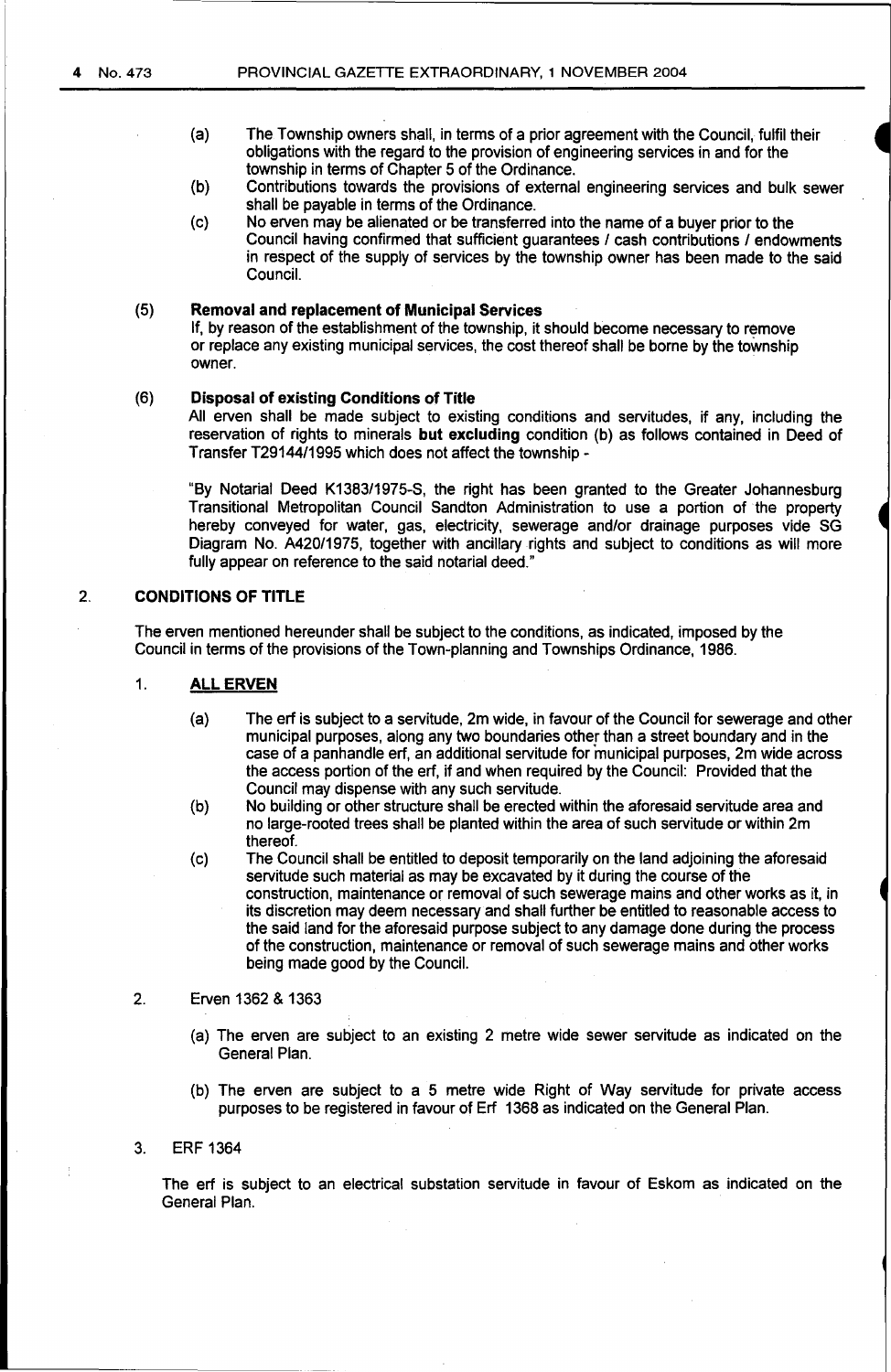- (a) The erf is subject to an electrical substation servitude in favour of Eskom as indicated on the General Plan.
- (b) The erf is subject to a Right of Way servitude in favour of 1363, 1364 and 1366 as indicated on the General Plan.

5. Erf 1366

- (a) The erf is subject to an electrical servitude 6 metres wide in favour of Eskom as indicated on the General Plan.
- (b) The erf is subject to  $a \ 6 \times 3$  metre electrical substation servitude in favour of Eskom as indicated on the General Plan.
- (c) The erf is subject to a 3 x 3 metre servitude in favour of Telkom as indicated on the General Plan.
- 6. Erf 1367
	- (a) The erf is subject to a servitude for municipal purposes as indicated on the General Plan.
	- (b) The erf is subject to a servitude area for landscaping purposes as indicated on the General Plan.
- 7. Erven 1364, 1365, 1366 and 1368

The erven are subject to a road servitude.

Executive Director: Development Planning Transportation and Environment Notice No 1127

# PLAASLIKE BESTUURSKENNISGEWING 2349 STAD VAN JOHANNESBURG VERKLARING TOT GOEDGEKEURDE DORP

lngevolge artikel103(1) van die Ordonnansie op Dorpsbeplanning en Dorpe, 1986 (Ordonnansie No. 15 van 1986) verklaar die STAD VAN JOHANNESBURG hierby die dorp WITKOPPEN UITBREIDING 91 tot 'n goedgekeurde dorp onderworpe aan die voorwaardes uiteengesit in die bygaande Bylae.

# BYLAE

VOORWAARDES WAAROP DIE AANSOEK GEDOEN DEUR GOLDEN MEADOWS PROPERTIES (PTY) LIMITED INGEVOLGE DIE BEPALINGS VAN DIE ORDONNANSIE OP DORPSBEPLANNING EN DORPE, 1986, OM TOESTEMMING OM 'N DORP TE STIG OP GEDEELTE 496 VAN DIE PLAAS WITKOPPEN NO 194 IQ, PROVINSIE GAUTENG, TOEGESTAAN IS.

# 1. STIGTINGSVOORWAARDES

- (1) Naam Die naam van die dorp is WITKOPPEN UITBREIDING 91
- (2) Ontwerp Die dorp bestaan uit erwe soos aangedui op Algemene Plan SG No. 7325/2003.
- (3) Voorsiening en installering van Dienste Die dorpseienaar moet die nodige reelings met die Raad tref vir die voorsiening en instalering van ingenieursdienste in die dorp, tot bevrediging van die Raad, en/of City Power 1 Eskom.
- (4) Verpligtinge ten opsigte van noodsaaklike dienste asook die beperking ten opsigte van vervreming of oordragte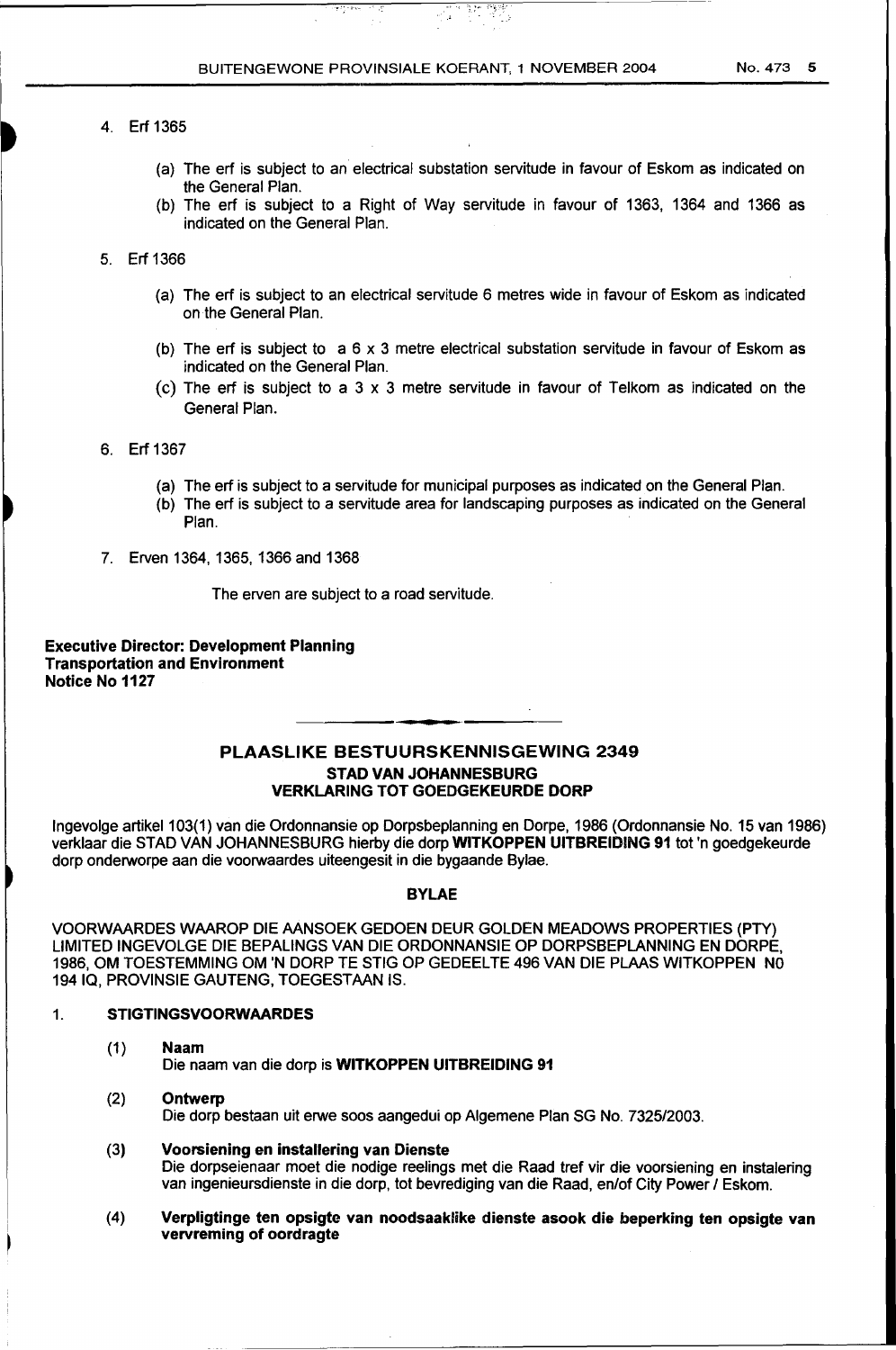- (a) Die dorpseienaars sal, in terme van n vooraf gereelde ooreenkoms met die Raad, sy verpligtinge rakende tot die voorsiening van ingenieursdienste in en vir die dorp, in terme van Hoofstuk 5 van die Ordonnansie.
- (b) 'n Bydrae tot die voorsiening van inginieursdienste sal betaalbaar wees.
- $(c)$ Geen erwe mag vervreem of oorgedra word in die naam van 'n koper alvorens die plaaslike bestuur bevestig het dat voldoende waarborge/kontantbydraes ten opsigte van die voorsiening van dienste deur die dorpseienaar aan die Stadsraad gelewer is nie.

# (5) **Verskuiwing of die vervanging van munisipale dienste** ..

lndien dit, as gevolg van die stigting van die dorp nodig word om enige bestaande munisipale dienste te verskuif of te vervang moet die koste daarvan deur die dorpseienaars gedra word.

#### (6) **Beskikking oor bestaande titelvoorwaardes**

Aile erwe moet onderhewig gemaak word aan bestaande titelvoorwaardes en serwitute, indien enige, insluitende die reservering van die mineraleregte, **maar uitgesluit**  voorwaarde (b) soos volg vervat in Akte van Transport T29144/1995 wat nie die dorp raak nie-

"By Notarial Deed K1383/1975-S,the right has been granted to the Greater Johannesburg Transitional Metropolitan Council Sandton Administration to use a portion of the property hereby conveyed for water, gas, electricity, sewerage and/or drainage purposes vide SG Diagram No. A420/1975, together with ancillary rights and subject to conditions as will more fully appear on reference to the said notarial deed.'

### **2. TITELVOORWAARDES**

Die erwe hieronder genoem sal onderworpe wees aan die voorwaardes soos aangedui, opgelê deur die Raad ingevolge die bepalings van die Ordonnansie op Dorpsbeplanning en Dorpe, 1986.

### 1. **ALLE ERWE**

- (a) Die erf is onderworpe aan 'n serwituut van 2 meter breed vir riolerings- en ander munisipale doeleindes, ten gunste van die Raad langs enige twee grense, uitgesonderd 'n straatgrens en, in die geval van 'n pypsteelerf, 'n addisionele serwituut vir munisipale doeleindes 2 meter breed oor die toegangsgedeelte van die erf, indien en wanneer verlang deur die Raad: Met dien verstande dat die Raad van enige sodanige serwituut mag afsien.
- (b) Geen geboue of ander struktuur mag binne die voornoemde serwituutgebied opgerig word nie en geen grootwortelbome mag binne die gebied van sodanige serwituut of binne 'n afstand van 2 meter daarvan geplant word nie.
- (c) Die Raad is geregtig om enige materiaal wat deur hom uitgegrawe word tydens die aanleg, onderhoud of verwydering van sodanige rioolhoofpypleidings en ander werke wat hy volgens goeddunke noodsaaklik ag, tydelik te plaas op die grand wat aan die voornoemde serwituut grens en is voorts geregtig tot redelike toegang tot genoemde grand vir die voornoemde doel, onderworpe daaraan dat die Raad enige skade vergoed wat gedurende die aanleg onderhoud of verwydering van sodanige rioolhoofpypleidings en ander werke veroorsaak word.
- 2. Erwe 1362 & 1363
	- (a) Die erwe is onderworpe aan 'n bestaande 2 meter bree riool serwituut soos aangetoon op die Algemene Plan.
	- (b) Die erwe is onderworpe aan 'n 5 meter bree Reg van Weg serwituut vir privaat toegangsdoeleindes om geregistreer te word ten gunste van Erf 1368 soos aangetoon op die Algemene Plan.

### 3. ERF 1364

Die erf is onderworpe aan 'n elektriese substasie serwituut ten gunste van Eskom, soos aangetoon op die Algemene Plan.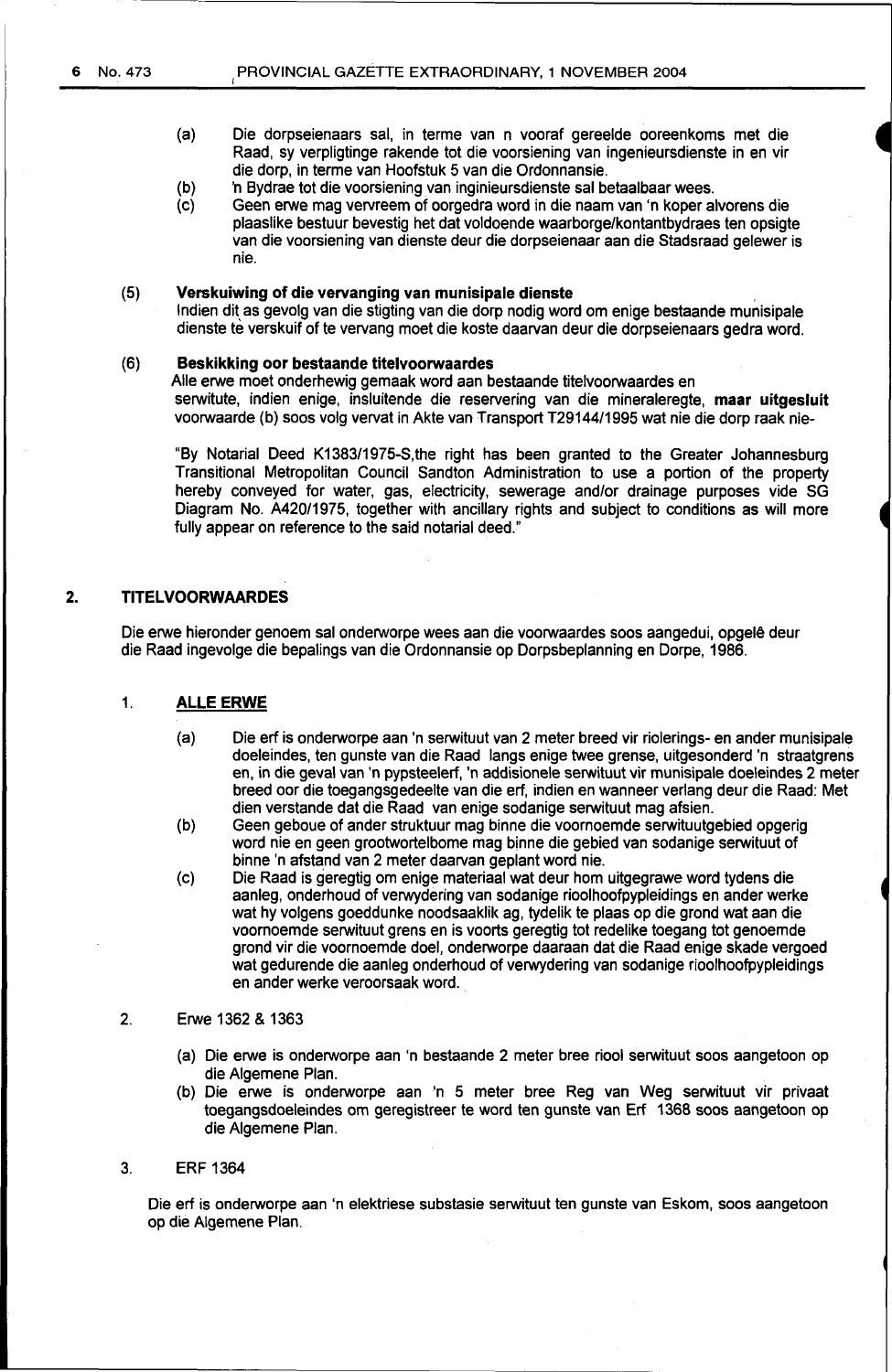# 4. Erf 1365

- (a) Die erf is onderworpe aan 'n elektriese substasie serwituut ten gunste van Eskom, soos aangetoon op die Algemene Plan.
- (b) Die erf is onderworpe aan 'n Reg van Weg serwituut ten gunste van 1363, 1364 en 1366 soos aangetoon op die Algmene Plan.
- 5. Erf 1366
	- (a) Die erf is onderworpe aan 'n elektriese serwituut, 6 meter breed ten gunste van Eskom soos aangetoon op die Algemene Plan.
	- (b) Die erf is onderworpe an 'n 6 x 3 meter elektriese substasie serwituut ten gunste van Eskom soos aangetoon op die Algemene Plan.
	- (c) Die erf is onderworpe aan 'n 3 x 3 meter serwituut ten gunste van Telkom soos aangedui op die Algemene Plan.
- 6. Erf 1367
	- (a) Die erf is onderworpe aan 'n serwituut vir munisipale doeleindes soos aangetoon op die Algmene Plan.
	- (b) Die erf is onderworpe aan 'n serwituut area vir belandskappingdoeleindes soos aangetoon op die Algemene Plan.
- 7. Erwe 1364, 1365, 1366 and 1368

Die erwe is onderworpe aan 'n pad serwituut.

**Uitvoerende Direkteur: Ontwikkelings Beplanning, Vervoer en Omgewing Kennisgewing No 1127**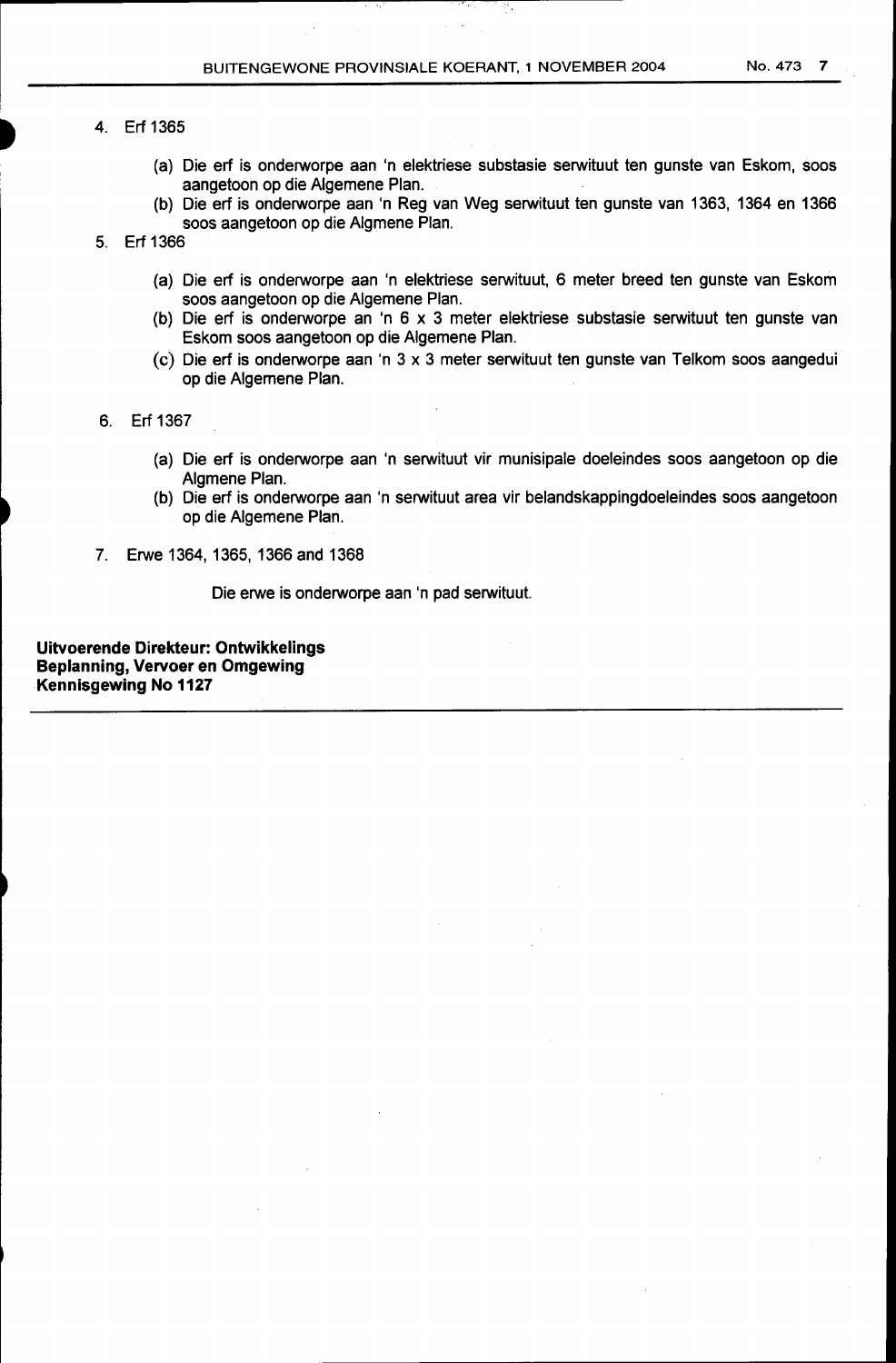# LOCAL AUTHORITY NOTICE 2350 CITY OF JOHANNESBURG AMENDMENT SCHEME 02-1870

The Council hereby in terms of provisions of Section 125 of the Town-planning and Townships Ordinance, 1986, declares that it has approved the amendment scheme, being an amendment of the Sandton Town-planning Scheme 1980, comprising the same land, as included in the Township of BEVERLEY EXTENSION 67

Map 3, Annexure and scheme clauses of the amendment scheme are filed with the Executive Director: Development Planning, Transportation and Environment: City of Johannesburg and are open for inspection at all reasonable times.

The amendment scheme is known as Amendment Scheme 02-1870

Executive Director: Development Planning Transportation and Environment Notice No 1134

#### PLAASLIKE BESTUURSKENNISGEWING 2350 STAD VAN JOHANNESBURG WYSIGINGSKEMA 02-1870

Die Stadsraad verklaar hierby ingevolge die bepalings van artikel 125 van die Ordonnansie op Dorpsbeplanning en Dorpe, 1986, dat dit 'n wysigingskema synde 'n wysiging van Sandton dorpsbeplanningskema, 1980, wat uit dieselfde grond as die dorp BEVERLEY UITBREIDING 67 bestaan, goedgekeur het.

Kaart 3, Bylae en die skemaklousules van die wysigskema word in bewaring gehou deur Uitvoerende Direkteur: Ontwikkelings Beplanning, Vervoer en Omgewing, Stad van Johannesburg en is beskikbaar vir inspeksie te aile redelike tye.

Hierdie wysiging staan bekend as Sandton-wysigingskema 02-1870

Uitvoerende Direkteur: Ontwlkkellngs Beplanning, Vervoer en Omgewlng Kennisgewing No 1134

### LOCAL AUTHORITY NOTICE 2351 CITY OF JOHANNESBURG DECLARATION AS APPROVED TOWNSHIP

In terms of section 103(1) of the Town-planning and Townships Ordinance, 1986 (Ordinance No. 15 of 1986) the CITY OF JOHANNESBURG declares BEVERLEY EXTENSiON 67 to be an approved township subject to the conditions set out in the Schedule hereto.

#### **SCHEDULE**

CONDITIONS UNDER WHICH THE APPLICATION MADE BY THE TRUSTEES FOR THE TIME BEING OF CAMEL PROPERTIES TRUST IN TERMS OF THE PROVISIONS OF THE TOWN-PLANNING AND TOWNSHIPS ORDINANCE 1986 (ORDINANCE NO 15 of 1986) FOR PERMISSION TO ESTABLISH A TOWNSHIP ON PORTION 352 OF THE FARM ZEVENFONTEIN 407 JR, PROVINCE OF GAUTENG, HAS BEEN GRANTED.

#### 1. CONDITIONS OF ESTABLISHMENT

(1) Name

The name of the township shall be BEVERLEY EXTENSION 67

- (2) Design The township shall consist of erven as indicated on General Plan S.G. No 6095/2004.
- (3) Provision and installation of engineering services The township owner shall provide engineering services in the township, subject to the approval of the Council and/or City Power / Eskom.
- (4) Obligations in respect of services and limitations in respect of the alienation of erven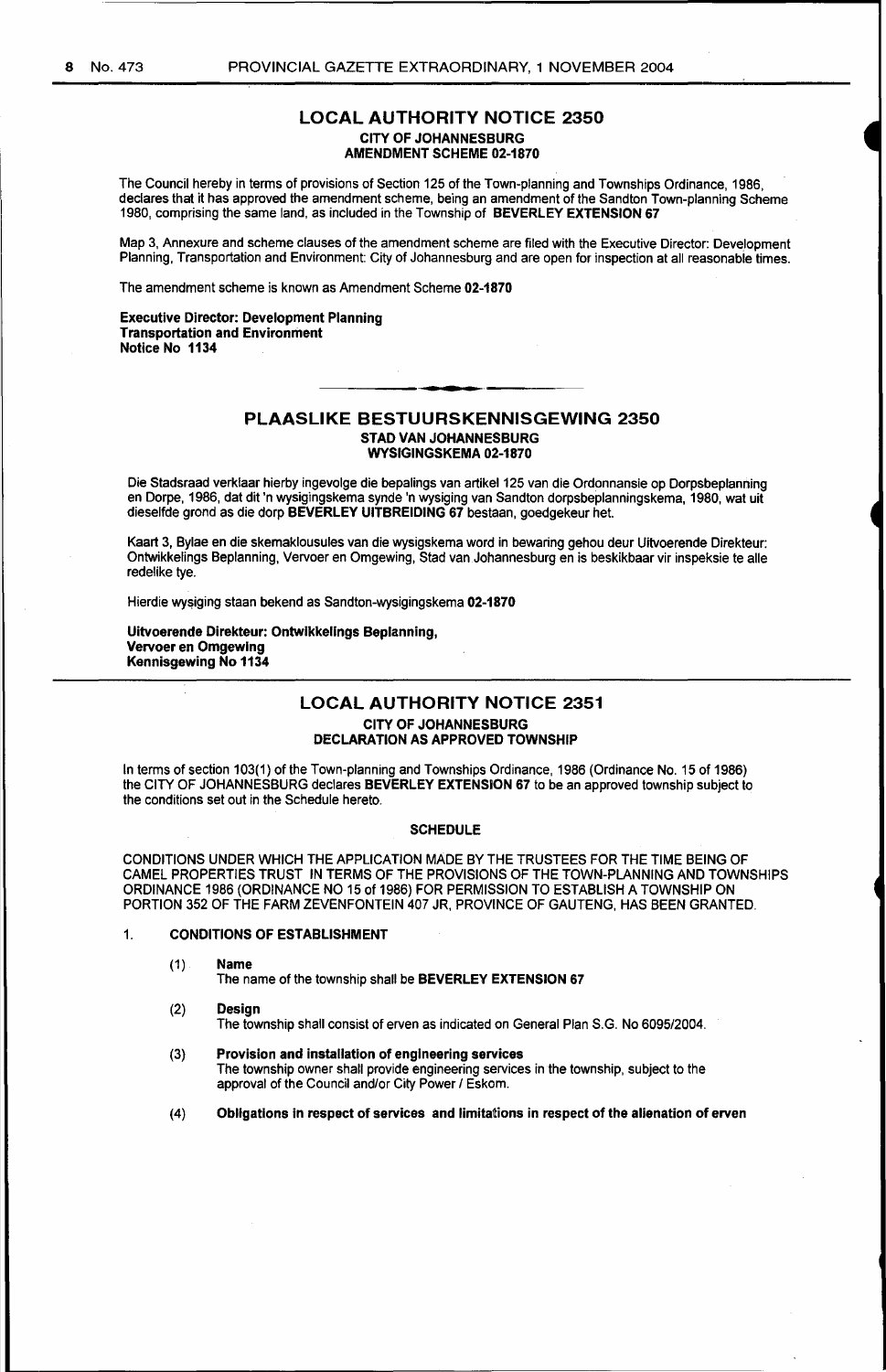an an taobh<br>Bhailtean

(a) The Township owners shall, in terms of a prior agreement with the Council, fulfil their obligations with the regard to the provision of engineering services in and for the township in terms of Chapter 5 of the Ordinance.

 $\mathcal{P}_{\mathcal{C}}$  , is a set  $\mathcal{C}_{\mathcal{C}}$ 

- (b) Contributions towards the provisions of external engineering services and bulk sewer shall be payable in terms of the Ordinance.
- (c) No erven may be alienated or be transferred into the name of a buyer prior to the Council having confirmed that sufficient guarantees / cash contributions / endowments in respect of the supply of services by the township owner has been made to the said Council.

### (5) **Removal and replacement of Municipal Services**

If, by reason of the establishment of the township, it should become necessary to remove or replace any existing municipal services, the cost thereof shall be borne by the township owner.

### (6) **Access**

Erven 937 and 938 shall be notarially tied to Portion 351 of the farm Zevenfontein 407 JR in order to acquire access to the township.

### (7) **Disposal of existing Conditions of Title**

All erven shall be made subject to existing conditions and servitudes, if any, including the reservation of rights to minerals but excluding the following servitude which affects Erf 938 in the township only  $-$ 

A 4m wide pipeline Servitude vide SG Diagram No. 4123/1995 Deed of Servitude No. 7385/1996S.

# 2. **CONDITIONS OF TITLE**

The erven mentioned hereunder shall be subject to the conditions, as indicated, imposed by the Council in terms of the provisions of the Town-planning and Townships Ordinance, 1986.

# (1) **ALL ERVEN**

- (a) The erf is subject to a servitude, 2m wide, in favour of the Council for sewerage and other municipal purposes, along any two boundaries other than a street boundary and in the case of a panhandle erf, an additional servitude for municipal purposes, 2m wide across the access portion of the erf, if and when required by the Council: Provided that the Council may dispense with any such servitude.
- (b) No building or other structure shall be erected within the aforesaid servitude area and no large-rooted trees shall be planted within the area of such servitude or within 2m thereof.
- (c) The Council shall be entitled to deposit temporarily on the land adjoining the aforesaid servitude such material as may be excavated by it during the course of the construction, maintenance or removal of such sewerage mains and other works as it, in its discretion may deem necessary and shall further be entitled to reasonable access to the said land for the aforesaid purpose subject to any damage done during the process of the construction, maintenance or removal of such sewerage mains and other works being made good by the Council.

# (2) **Erven 938**

The erf is subject to a 20m servitude of Right of Way in favour of the general public as indicated on the General Plan.

#### **Executive Director: Development Planning Transportation and Environment Notice No 1135**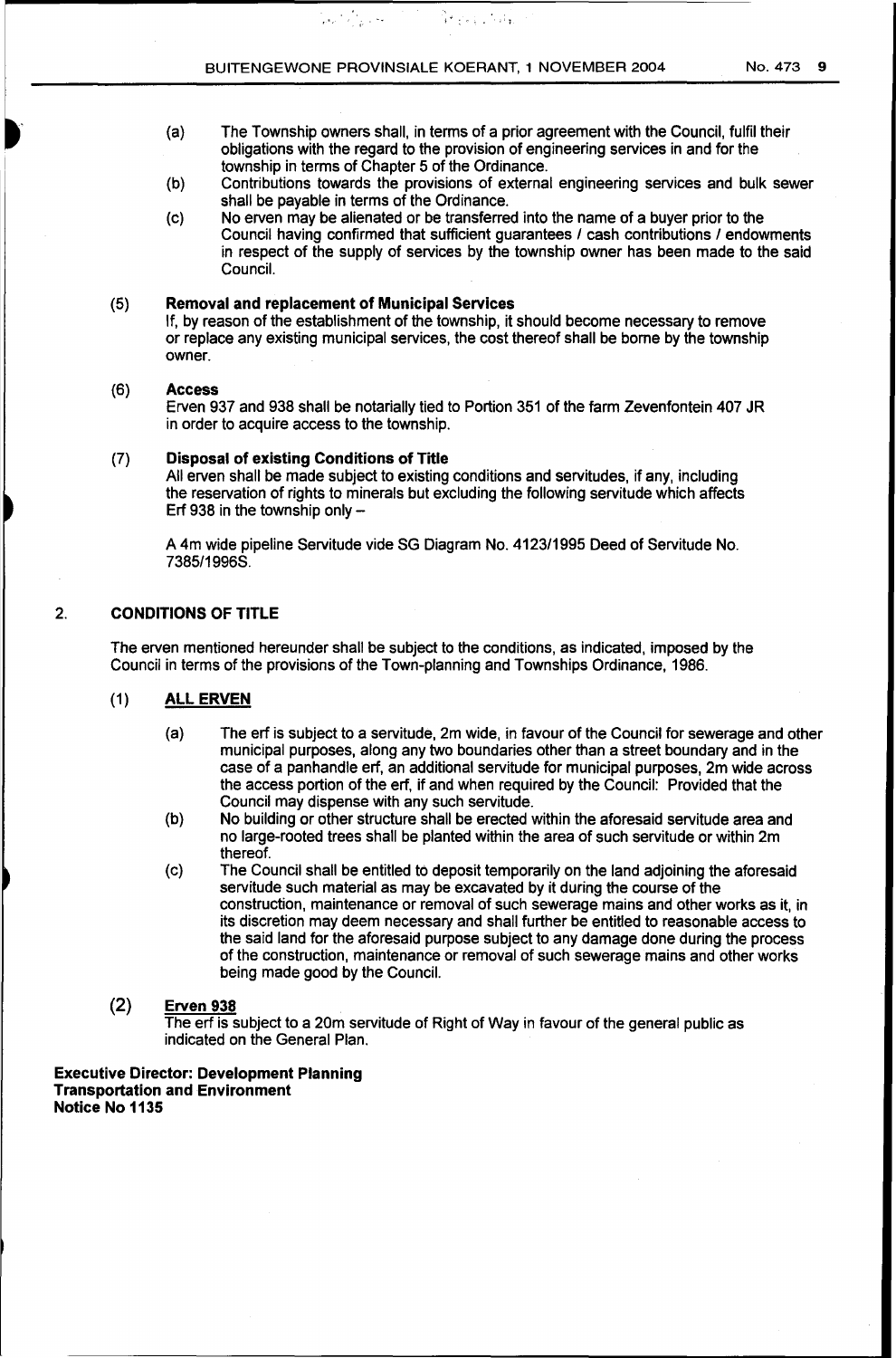# PLAASLIKE BESTUURSKENNISGEWING 2351 STAD VAN JOHANNESBURG VERKLARING TOT GOEDGEKEURDE DORP

Ingevolge artikel 103(1) van die Ordonnansie op Dorpsbeplanning en Dorpe, 1986 (Ordonnansie No. 15 van 1986) verklaar die STAD VAN JOHANNESBURG hierby die dorp BEVERLEY UITBREIDING 67 tot 'n goedgekeurde dorp onderworpe aan die voorwaardes uiteengesit in die bygaande Bylae.

# BYLAE

VOORWMRDES WMROP DIE AANSOEK GEDOEN DEUR BY THE TRUSTEES FOR THE TIME BEING OF CAMEL PROPERTIES TRUST INGEVOLGE DIE BEPALINGS VAN DIE ORDONNANSIE OP DORPSBEPLANNING EN DORPE, 1986, OM TOESTEMMING OM 'N DORP TE STIG OP GEDEELTE 352 VAN DIE PLAAS ZEVENFONTEIN 407 JR PROVINSIE GAUTENG, TOEGESTAAN IS.

### 1. STIGTINGSVOORWAARDES

# (1) Naam

Die naam van die dorp is BEVERLEY UITBREIDING 67

### (2) Ontwerp

Die dorp bestaan uit erwe soos aangedui op Algemene Plan SG No. 6095/2004

(3) Voorsiening en installering van Dienste Die dorpseienaar moet die nodige reelings met die Raad tref vir die voorsiening en instalering van ingenieursdienste in die dorp, tot bevrediging van die Raad, en/of City Power / Eskom.

### (4) Verpligtinge ten opsigte van noodsaaklike dienste asook die beperking ten opsigte van vervreming of oordragte

- (a) Die dorpseienaars sal, in terme van n vooraf gereelde ooreenkoms met die Raad, sy verpligtinge rakende tot die voorsiening van ingenieursdienste in en vir die dorp, in terme van Hoofstuk 5 van die Ordonnansie.
- (b) 'n Bydrae tot die voorsiening van inginieursdienste sal betaalbaar wees.
- (c) Geen erwe mag vervreem of oorgedra word in die naam van 'n koper alvorens die plaaslike bestuur bevestig het dat voldoende waarborge/kontantbydraes ten opsigte van die voorsiening van dienste deur die dorpseienaar aan die Stadsraad gelewer is nie.

# (5) Verskuiwing of die vervanging van munisipale dienste

lndien dit as gevolg van die stigting van die dorp nodig word om enige bestaande munisipale dienste te verskuif of te vervang moet die koste daarvan deur die dorpseienaars gedra word.

# (6) Toegang

Erwe 937 en 938 moet notarieel verbind word met Gedeelte 351 van die Plaas Zevenfontein 407 JR, om toegang te verkry tot die dorp.

### (7) Beskikking oor bestaande titelvoorwaardes

Aile erwe moet onderhewig gemaak word aan bestaande titelvoorwaardes en serwitute, indien enige, insluitende die reservering van die mineraleregte, maar uitgesluit die volgende serwituut wat slegs Erf 938 in die dorp raak-

'n 4m bree pyplyn serwituut vide SG Diagram No 4123/1995, Serwituutakte No 7385/1996S.

### 2. TITELVOORWAARDES

Die erwe hieronder genoem sal onderworpe wees aan die voorwaardes soos aangedui, opgelê deur die Raad ingevolge die bepalings van die Ordonnansie op Dorpsbeplanning en Dorpe, 1986.

# (1) ALLE ERWE

(a) Die erf is onderworpe aan 'n serwituut van 2 meter breed vir riolerings- en ander munisipale doeleindes, ten gunste van die Raad langs enige twee grense, uitgesonderd 'n straatgrens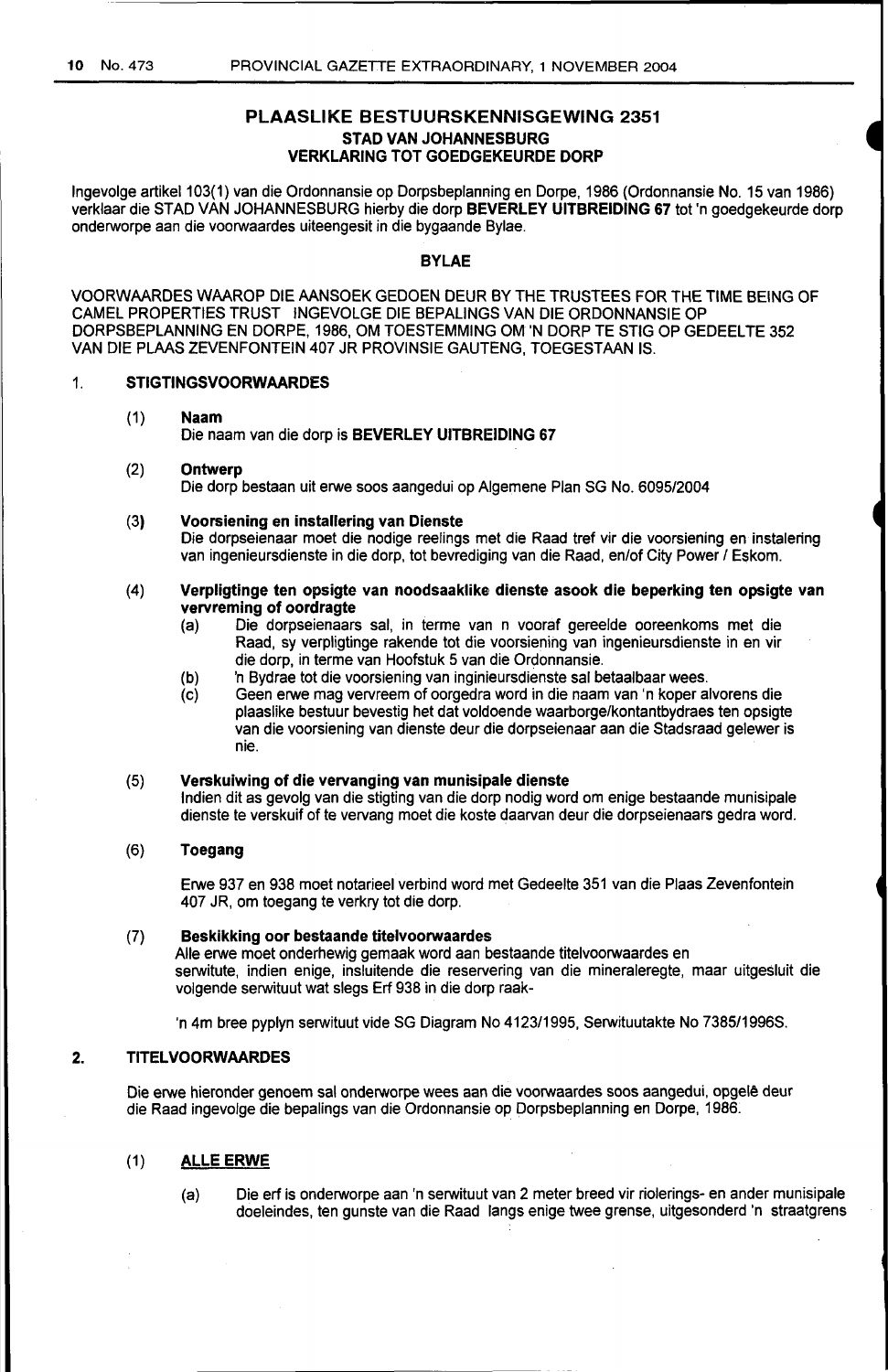$\frac{1}{2}$   $\frac{1}{2}$ 

ŋ

 $\bar{\lambda}$ 

iji s

 $\sim 7$ 

en, in die geval van 'n pypsteelerf, 'n addisionele serwituut vir munisipale doeleindes 2 meter breed oor die toegangsgedeelte van die erfi indien en wanneer verlang deur die Raad: Met dien verstande dat die Raad van enige sodanige serwituut mag afsien.

., ,.:..

ैं

- (b) Geen geboue of ander struktuur mag binne die voornoemde serwituutgebied opgerig word nie en geen grootwortelbome mag binne die gebied van sodanige serwituut of binne 'n afstand van 2 meter daarvan geplant word nie.
- (c) Die Raad is geregtig om enige materiaal wat deur hom uitgegrawe word tydens die aanleg, onderhoud of verwydering van sodanige rioolhoofpypleidings en ander werke wat hy volgens goeddunke noodsaaklik ag, tydelik te plaas op die grond wat aan die voornoemde serwituut grens en is voorts geregtig tot redelike toegang tot genoemde grond vir die voornoemde doel, onderworpe daaraan dat die Raad enige skade vergoed wat gedurende die aanleg onderhoud of verwydering van sodanige rioolhoofpypleidings en ander werke veroorsaak word.

# (2) **ERF 938**

Die erf is onderworpe aan 'n 20m serwituut van Reg tot Weg ten gunste van die algemene publiek soos aangetoon op die Algemene Plan.

**Uitvoerende Direkteur: Ontwikkelings Beplanning, Vervoer en Omgewing Kennisgewing No1135**